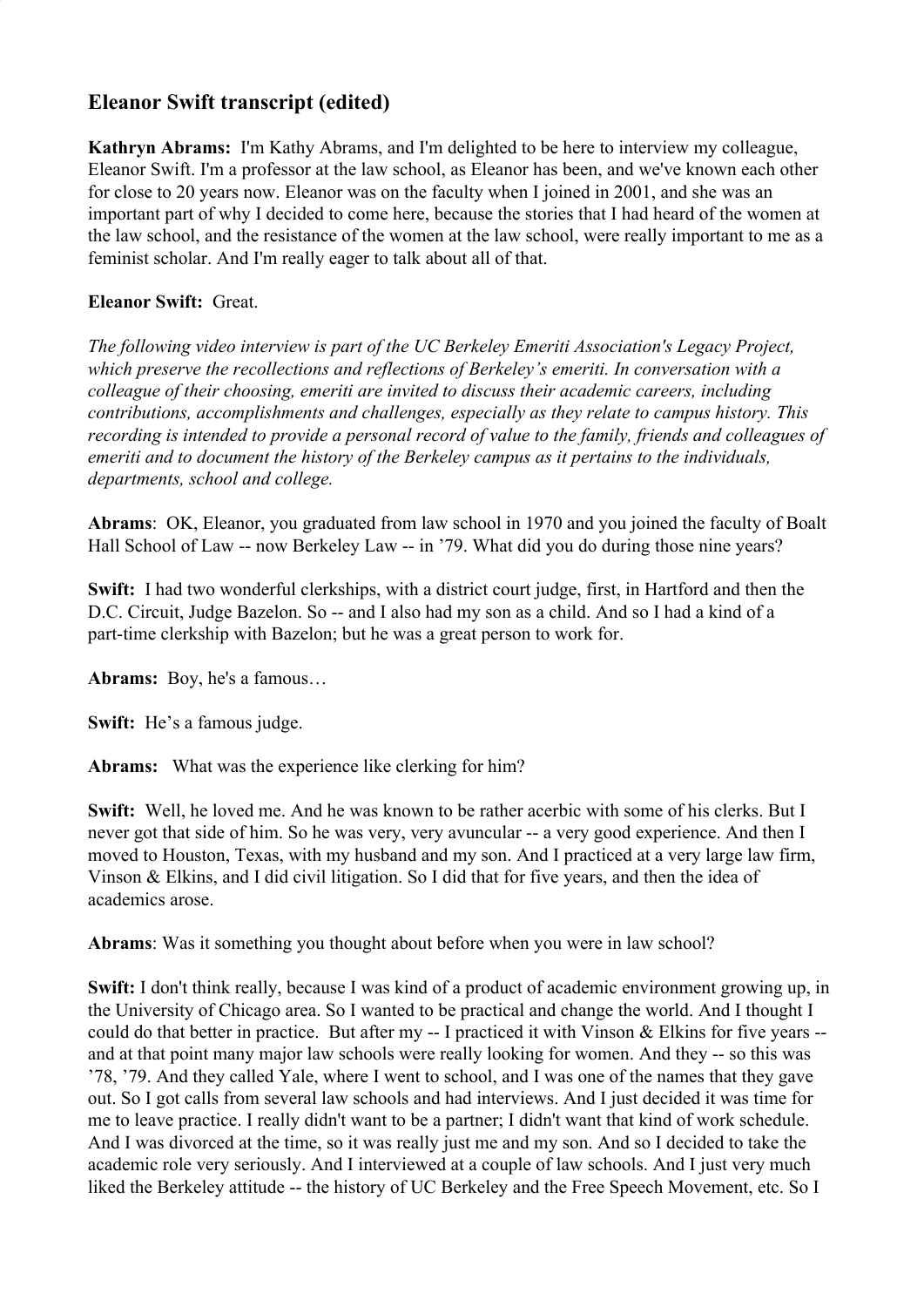was trying to be an activist at the same time as a scholar or a lawyer. And so I just made the decision to come out to Berkeley.

**Abrams:** Was it hard when you had to transition? The firm life is utterly unlike what we experience in academics, from what I understand. I never did it well.

**Swift:** It wasn't difficult in the classroom. I really enjoyed the teaching and I taught classes -- civil procedure and evidence -- that grew out of my litigation experience. So that was really a lot of fun. The solely academic side -- the research, the writing -- that was more challenging for me and ended up being quite challenging in my career. So that's another part of our story here. And let me say here that in both important aspects of being a law professor, classroom teaching which is very, very important for the education of what are really graduate students, and academic writing obviously, I had a wonderful mentor on the Faculty: Professor Robert Cole. He was a brilliant teacher and in that first year, we were both teaching evidence. He gave me terrific feedback on my ideas about teaching for many, many classes. And, when I started work on my tenure article, his support, both intellectual and personal, made it an experience of learning for me about how to write an article and also wonderful feedback on my ideas. We were married later in our careers and our relationship, I think, was really the backbone of my academic career at Berkeley. So, I wanted to say that at the outset of this interview.

**Abrams:** So let's start first with the teaching. I'm curious about what parts of your practice you thought translated into what you did in the classroom and how?

**Swift:** Well, I did do trials and so I had trials with partners and also one or two small trials on my own. And when you prepare for trial, you have to figure out who your witnesses are and whether you can get their testimony into evidence. So you study the rules of evidence. So I felt very comfortable teaching evidence because I had a rich, pretty rich experience of thinking about admissibility of what my witness was going to be talking about. So that came easily.

My other class, civil procedure, is a pre-trial class mostly, and I really enjoyed it because that was a first-year class. So I had brand new law students and I always integrated kind of real life issues. And in small sections I had them actually performing and being lawyers and making arguments. So I had a good time with that.

**Abrams**: I bet they had a good time with it, too.

**Swift:** They liked it; they liked it. I think that for me the research and the writing was tougher.

**Abrams:** Why do you think? What seemed -- did it just seem outside your experience?

**Swift**: It seemed outside my experience, and I didn't really know what the standards were and what kinds of topics would be approved or disapproved. And it's hard work. I mean, as you well know, scholarship and getting it published and showing, you know, creativity and insight -- that was (since I was more used to trying to persuade a jury or a judge, you know, rather than an academic audience) it was tough. So that's another part of my story

**Abrams**: Did the solitariness of it bother you at all? Because it seems like as a lawyer your work would be much more social.

**Swift**: Well, I found my social -- really with the students. In other words, the teaching really opened up my relationships with each passing group. And I was not that close to them, but they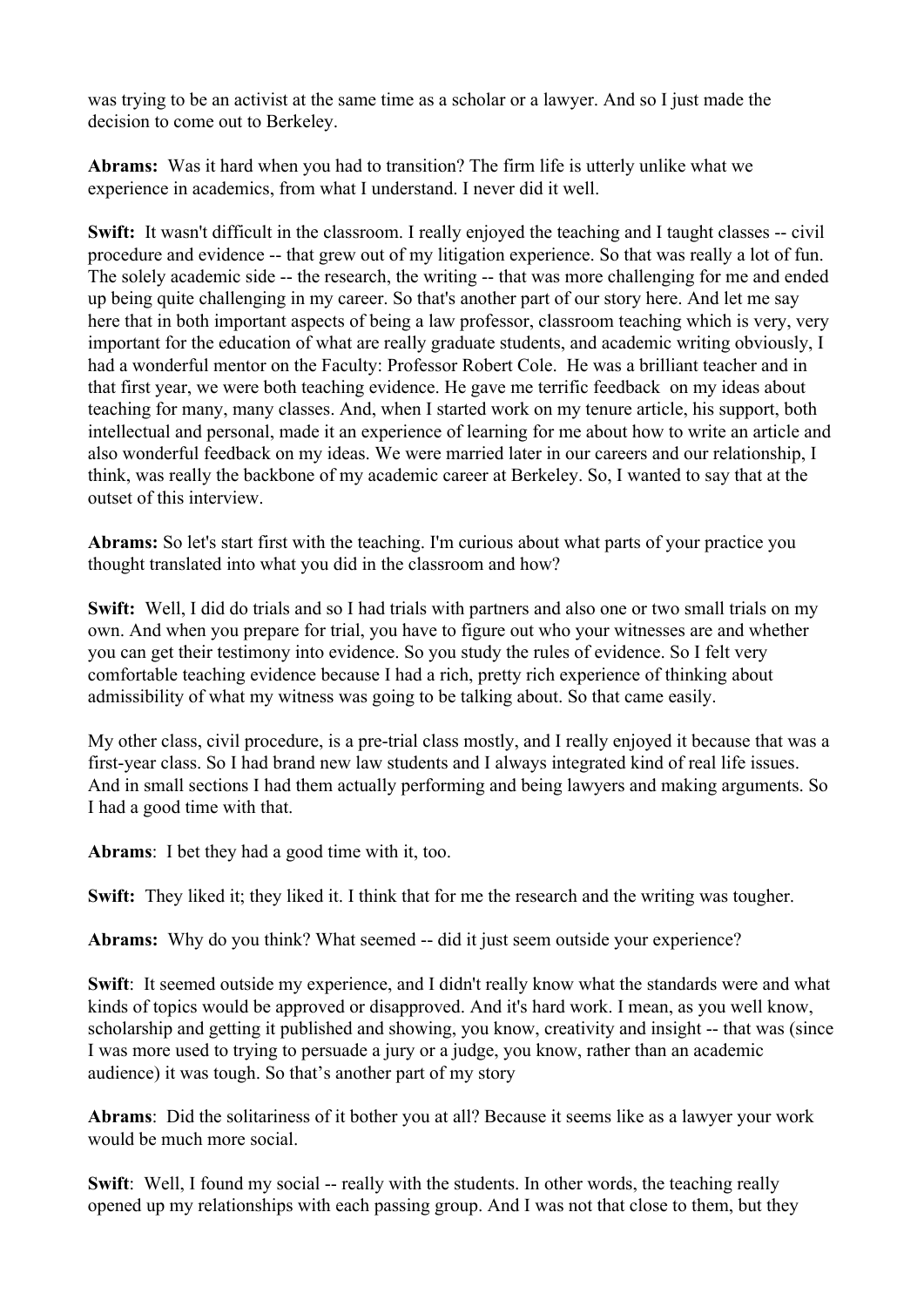were my audience, you know. And now for academic writing, the faculty is your audience. So that was a different world for me.

**Abrams:** Also a hard audience to judge, because it's not like watching a jury or a group of students. You know, it's very hard to know what your colleagues think.

**Swift:** Yes. And when you have an audience of 20 to 30 senior faculty, most of whom you don't know very well, you really, you know -- your audience is even tougher.

**Abrams:** Yes. Speaking of tough audiences, from what I understand, when you joined the law faculty there were two women on the faculty?

**Swift:** Two women -- Herma Hill Kay and Bobbie Barton, and they had been on the faculty 20 years. Marj Schultz was hired two years before me. And so she was the other non-tenured person for at least a couple of years. That was the two of us.

**Abrams:** So if there were two women hired in the '60s and two more hired in the late '70s…

**Swift:** Yes.

**Abrams:** Was there hostility toward women? What sort of an environment did you find when you arrived?

**Swift:** I think that there had been other women -- in fact, some very top graduates of the Berkeley law school interviewed for teaching positions, at least two of them I know of, and they did not get offers. So, yes, it was, it was tough. Marj Shultz was hired, I think, two years before I was. And then I came with this, you know, pretty sophisticated, well-known background with Bazelon, etc., etc. And so, yes, it wasn't anything that I feared at the time. But certainly as the years -- early years -- went by, it was clear that the older men on the faculty were not that into younger women in their field. They didn't really like it. So I think as -- well, we'll talk about the tenure issue.

**Abrams:** Yes. Did you -- was it mainly in terms of judging scholarship that this resistance on the part of the older male faculty came out? Was it expressed socially? Did you see any other signs of an environment that was uncomfortable?

**Swift:** I don't think there was much sociability with a lot of the top faculty, male faculty. I think that it was in the evaluation of the scholarship and a sense of two or three people, particularly in the field. Marj's field was contracts; my field was evidence and procedure. The top two older men in those fields were very much against both of us.

**Abrams:** Yes. So Marj was denied tenure in 1985.

**Swift:** Yes.

**Abrams:** And you in 1987.

**Swift:** Yes.

**Abrams:** From what I understand, you left the school at that point.

**Swift:** I left the school; I walked out and so....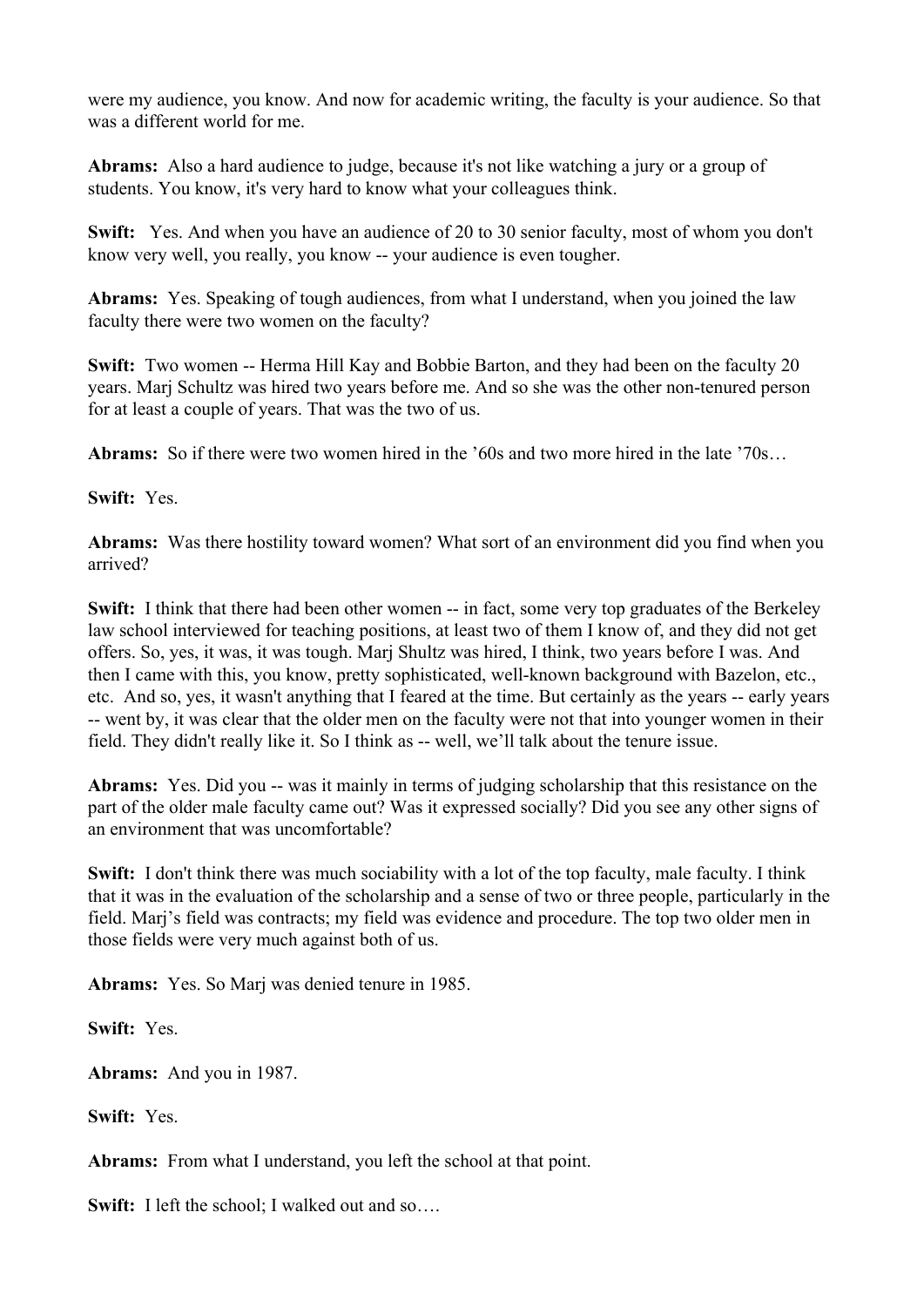**Abrams:** So you thought the environment was not receptive when you came, and then two women are then denied tenure. Did you think about taking any kind of legal action or filing a grievance with the university?

**Swift:** I didn't, right away, at all. I was very happy to just leave to think about what else I could do -- probably some type of practice. And I was very happy to be a little more at home. My son was in his teenage years and so I was more related to his high-school experience, which I enjoyed a lot.

And so it wasn't -- I left the school in the Spring with the end of the academic year, spent the summer and a couple of months in the Fall. And then I was contacted by Sally Fairfax, who is a professor and was working under Doris Calloway, who was the provost of professional schools at that time. And Sally met with me for coffee and she said "I think you should file a Privilege and Tenure grievance. And if you do that, then we have evidence that will support you." [And] that Doris had been working on this issue, both with Marj and with my case. And she didn't ever say exactly what it was; she didn't say, you know, "This is what you should do." But she planted the seed in my mind to file an internal university grievance on a discrimination charge.

**Abrams:** And had Marj grieved at all, had she made any complaint?

**Swift:** No. No. No. And she'd been denied tenure two years before me.

**Abrams:** Yes. Yeah. Yeah. So I'm curious because you described yourself as having had an activist side. And it sounds like you did. And also having been quite cognizant of the fact that the school, particularly its older faculty, were not receptive to women. So why didn't your -- that sort of strand of your personality -- come out initially when you were denied?

**Swift:** Well, it was very painful. And I felt that I could take the time, as I said, again, to be more with my son in his last two years of high school. And it never occurred to me that I would win. You know, it's not an easy thing to prove discrimination. There was no smoking gun that I knew of. And as a person who has worked on trials and litigation, you know, you've got a jury, and so you never know. And I just felt, you know, this has been painful enough; I'm not sure I want to go back anyway. And so I wanted to take at least -- at least a year off -- and just, you know, figure out what I wanted to do next.

**Abrams:** Well, so it makes sense to me that this was really painful and you didn't want to jump back in. And, and also that that, you know, you hadn't seen a lot of signs of substantive fairness thus far, and you might have had some doubts about what you would get if you if you took it to the point of a grievance. Was there anything else?

**Swift:** Well, I think the provost for the professional schools at the time, I believe (my memory is a little shaky), that I went and talked to him. Because the provost changed during the summer that I left the law school. And that particular provost said "There's no real point. You know, this is a definitive judgment and you'll just be, you know, throwing away your own time." So sort of grow up. Then Doris Calloway became the provost and she had Sally Fairfax as her associate in the University Hall. And Doris had a very, very different approach to what was happening to women across the campus, and in particular because Marj Schultz had been denied tenure. She put Sally Fairfax to work on evaluating all of the tenure cases from, I think, the '50s for the law school.

**Abrams:** Yeah.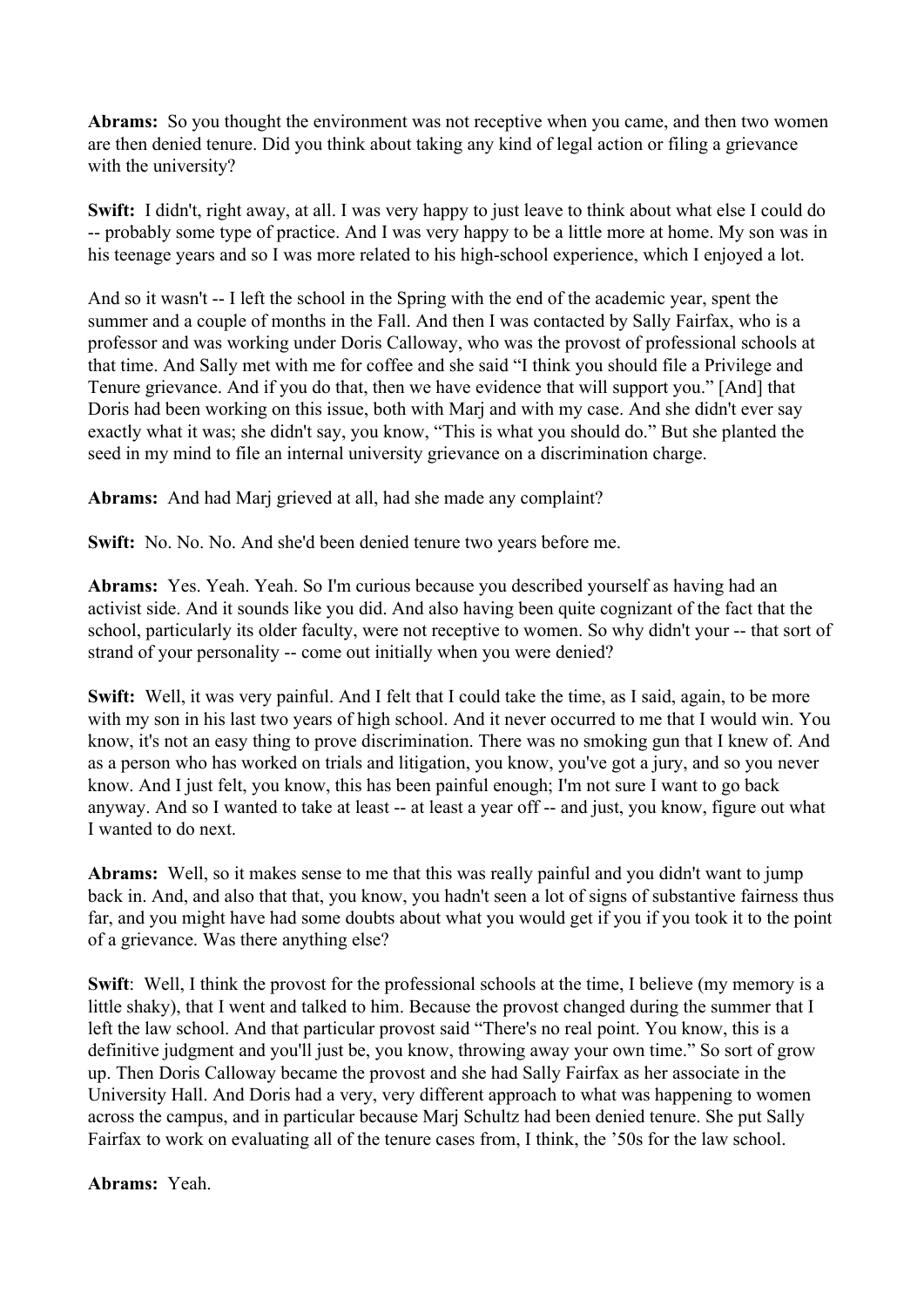**Swift:** And Sally spent that summer in the attic of California Hall reading tenure files and evaluating what the standards, you know, had been up through that long history -- 20 to 30 years of history. So they decided together on a strategy to change the law school. And I was the tool that changed the law school. And Sally came to me -- we met at Strada and we had coffee. And she said that if I filed a Privilege and Tenure grievance, there would be evidence that the law school standards had been misapplied to me.

And so I took that quite seriously. In addition, I learned that, as I made the decision to file this grievance, some of the faculty were interviewed about their evaluation of my case. And Professor Herma Hill Kay is well known to me to have made the statement the man before me and then my case -- she said the only difference she could see between the two tenure cases was my gender. And she would have testified to that if this had actually gone to court. So that was pretty …

## **Abrams:** Yes.

**Swift:** That pushed the administration also to try to find a resolution that would not require, you know, testimony in court. So, also, I believe that the Vice Chancellor, Rod Park, at that time, made the suggestion that there be a comparative review -- that my grievance could be resolved by a committee that would evaluate the accomplishments of four to five men and compare that with mine. And that that would be a way to have a fair kind of judgment.

## **Abrams:** Now, was Marj part of that comparison?

**Swift**: No. It was just mine, right? Because then -- yes. So then the chair of the Privilege and Tenure Committee, Professor Sheldon Zedeck, agreed to chair a committee that would conduct this comparative review of my articles. My published writings would be evaluated as against the published writings of the men who had been granted tenure. I don't know the other members of the committee; I believe it was two law professors and three people from out of other law schools. They were not all evidence people, but there *were* at least two evidence people, because most of my writing was in evidence. And so their task was to (if I understand it correctly), their task was to evaluate the publications of the five men who had been granted tenure most recently and me. And the result was, as I've heard (and I don't have any real first-hand knowledge) that my writing was viewed by this outside committee as being in the middle of the range, and that therefore there was no reason why that amount of, and that quality, of published research and writing should have been denied tenure.

So that's my understanding of what happened. And I think that I also want to say that we were prepared to go to -- my lawyers and I were prepared to go to -- Privilege and Tenure and really duke it out. And this settlement idea came through at about 2 in the morning. We were in a law office in Oakland. And I believe that Professor Zedeck was running back and forth between the faculty representatives and my lawyers and myself, trying to work out a way to settle the case.

**Abrams:** So the question was, given the conclusion that had been reached about your scholarship, what was going to follow from that practically? That is, would you return to the law school with tenure?

**Swift**: Yes.

**Abrams:** Yes.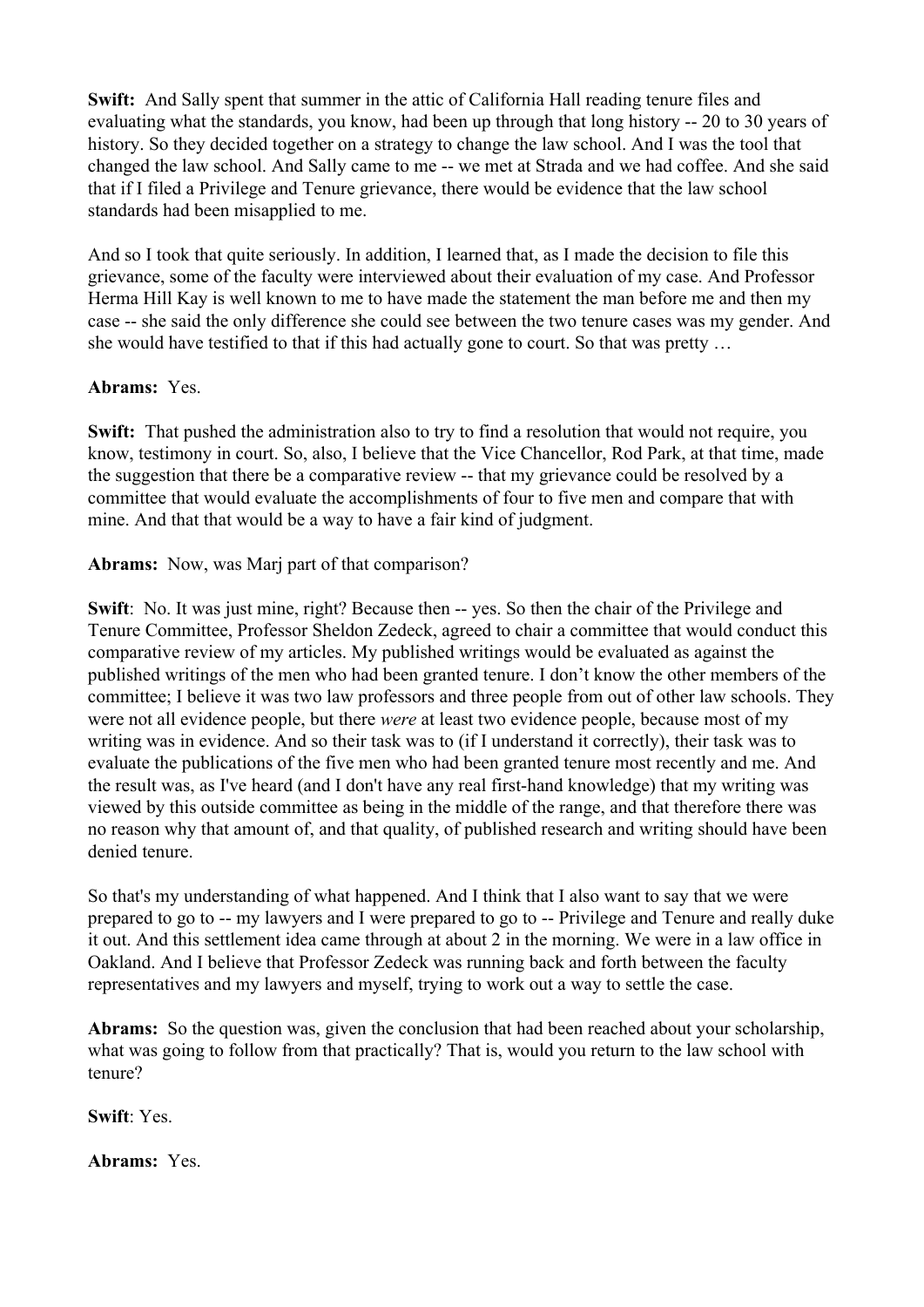**Swift:** Yes. And that was the deal; that's what my lawyers insisted on: that if they've found that my scholarship was in the ballpark, then I would get my tenure position. Right.

**Abams:** It's an amazing story.

**Swift:** Yeah, it is.

**Abrams:** When you think about an institution being so proactive, in terms of conducting a review of what had been happening at the law school. Understanding how you fit into it, and then your sort of lawyering up and getting ready to go to the mat on it. I mean, just a lot of proactivity on both sides.

**Swift**: Well, there were two other cases of women at that particular time, and both of them used my lawyers after I had found them and trained them. And one was Jenny Harrison in Math and the other was Margaretta Lovell in Fine Arts. And they both received a kind of evaluation of their work in the same way that I did. And they used my lawyers to do that. So that was the kind of high point, in terms of uncovering discrimination in so many different areas of the campus. And hopefully, you know, it was a turning point where people -- first of all, the younger people, the men at the law school my age and younger, they were totally behind me. I mean, they -- and behind Marj -- they didn't like at all what the seniors were doing and what -- and they sat in the meetings, you know, and so they heard the discussion. So I think that this was in a sense also a turning point in the introduction of a whole different type of man in academia that was open to the idea that there'd be women. They wanted women colleagues. So that was, I think, you know, 1987 and later -- that was, that was what was happening.

**Abrams:** Oh yes. And you know, as someone who I started teaching here, Marj was denied tenure. And so I feel like I was the beneficiary of that different man. Because I think that was happening - probably not as dramatically as at Berkeley -- but that sort of reappraisal was happening at a lot of law schools.

**Swift:** I think so, yeah.

**Abrams:** So you came back to the law school in 1989. And despite the fact that your immediate cohort widely supported you, it must have been strange to come back. How did -- can you tell me whether it was difficult and what moments helped you through?

**Swift**: Well, it's much easier to be a happy winner than a sore loser. I went first to the office of the dean, Jesse Choper, and he is very [chokes up] -- he handed me my keys and he said "Eleanor, if you have any trouble with anybody, you tell me." So, you know, they understood what had happened. And when I went to the first faculty meeting, Herma Kay sat beside me. So, you know, people were very welcoming and …

**Abrams:** They understood the stakes of it.

**Swift:** Yeah. And I think that actually Marj had been voted tenure just the year before me. But I think it was just undeniable that the fact that I filed the grievance, you know, made that happen.

**Abrams:** They reconsidered her case?

**Swift:** Yeah, they reconsidered the case.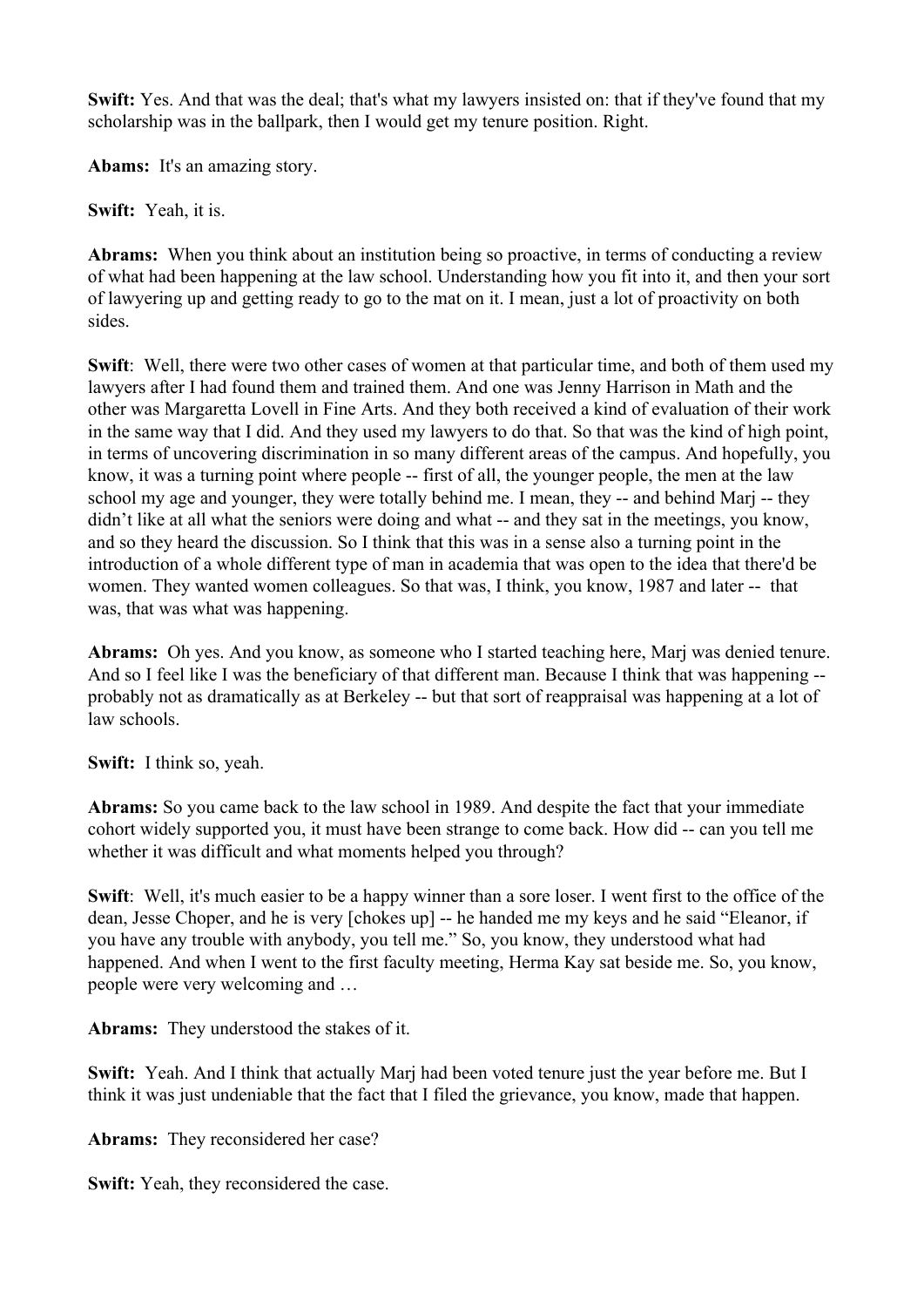#### **Abrams:** That's so interesting!

**Swift:** And of course, by the time *that* case came up, that decision came up, there *were* tenured men of our age group who were totally in favor of her, you know. So the whole thing changed around 1987, '88, '89. And that was really the turning point. Yeah.

**Abrams:** So you came back to the law school sort of a victor, then.

**Swift:** Absolutely.

**Abrams**: And I'm wondering what you think about as your most important accomplishments once you returned to the law school for keeps.

**Swift:** Well, I loved the teaching. I continued to teach evidence in, I think, very creative ways. I continue to teach civil procedure. And because I had had five years of practice, which many of the faculty had not, I really tried to integrate practice role-playing in the classroom, so that the students would act as lawyers making an argument about the case we just read, or about how would you interpret that case in the next iteration. And I would write little scenarios of, you know, disputes, and they would play the lawyer and usually two of them, so that they would practice together and develop their ideas together against two. And yes, that takes up time. But it was really a great - particularly in a small section, it really was, I think, a wonderful way to learn civil procedure.

In evidence I just had a lot of practice problems. And we, we worked on problems out loud in class. And 10 people were assigned to speak up for each week because, you know, as you know, some people aren't prepared and it's just awful to call on someone. "I'm not prepared!" So I always had assigned groups to work on these problems. So I always tried to integrate real applications of professional argumentation into the teaching of these two classes. And since they are litigation classes, you know, it seemed to me that was very justifiable. So I loved my teaching and I taught a couple of other seminars with colleagues, younger colleagues. And those were also, I think, very successful.

**Abrams**: So Eleanor, I have a question about how this practice-oriented approach worked in evidence, because your evidence classes were epically large. You know, students sort of waited semesters to take the class with you. How did you manage those kinds of exercises, even using 10-person panels? How did it work in a class with 100 people?

**Swift:** Well remember that each class, each week, there were three classes. So I had groups assigned to prepare arguments back and forth about the case that we were going to read or the problem that I created. And somehow -- and I think I restricted enrollment to a hundred. I never took -- I don't think I took more than that. And they would just have to wait.

**Abrams:** That is a big class.

**Swift**: So if there are three classes and then per week, you know, you could do things with smaller groups, as long as you identified who they were and you had a sense of what amount of time it would take to have them in a dialogue. But I thought it was very valuable to do it. So it would take 15 minutes and then we'd go on. Yeah, but I always tried to have at least one interchange like that, where they made arguments, because that -- if they're going to be lawyers, they have to learn how to do that.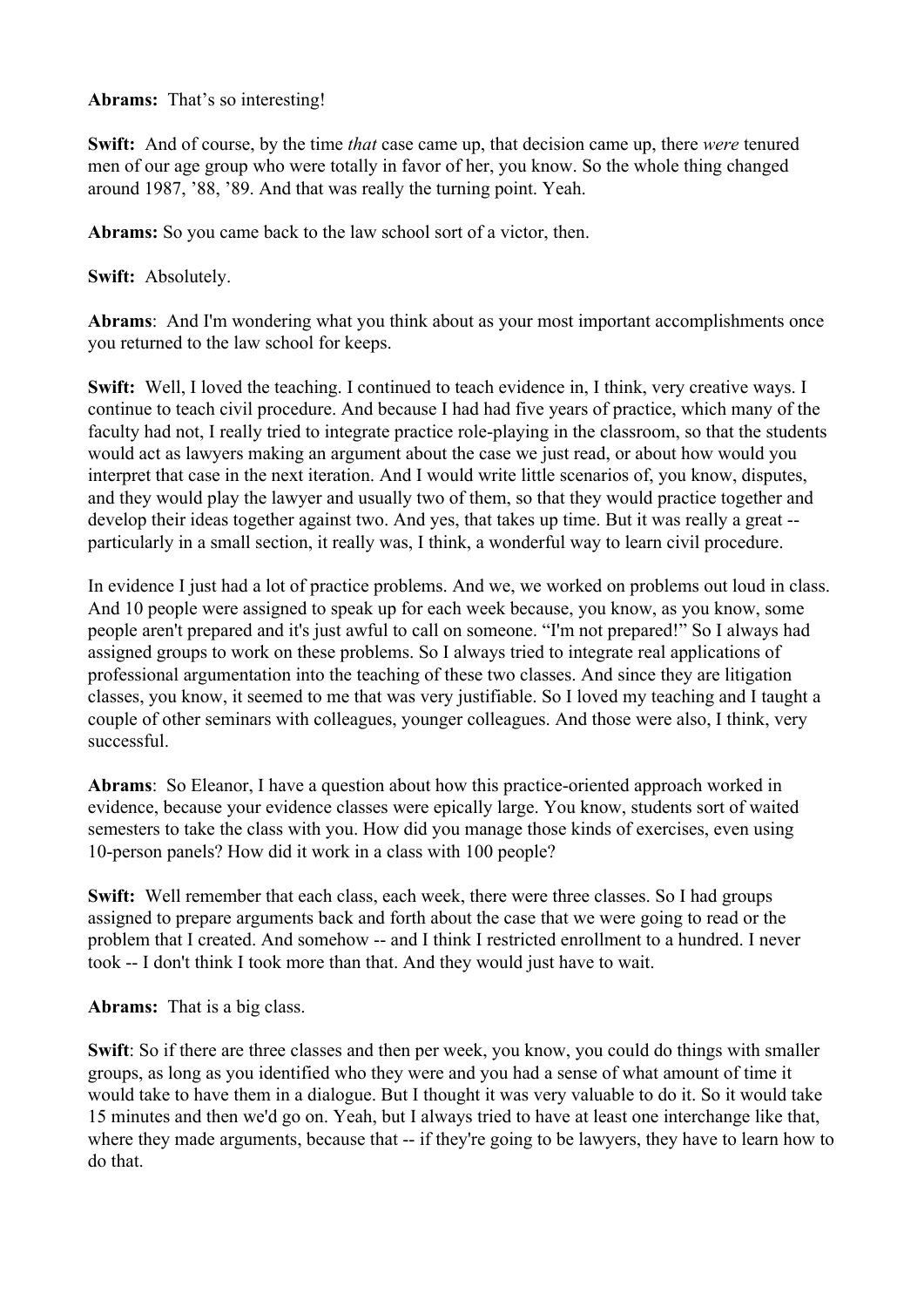**Abrams:** And I think the students that weren't part of the argument were probably very good listeners.

**Swift:** Well I hope so, yeah.

**Abrams:** Because of the direct applications of the Rules.

**Swift:** I think so. I think so. So, you know, I had a lot of fun with that. I enjoyed that. And I worked on a casebook that was in its -- had already been one iteration and it hadn't sold very well. So then they asked *me* to help them and I turned it into more of a problem book. And then it was a much better, much more effective casebook.

**Abrams:** So they could really teach from it.

**Swift:** So they could really better teach from it, rather than being so sort of philosophical.

**Abrams:** So what other kinds of scholarship did you do after you came back?

**Swift:** Well, I really stuck with the evidence and I worked on this casebook. And then I was asked to be an author of the McCormick treatise on evidence, which is one of the two great treatises. And it was being revised, which it is revised every five or six years because the cases change. So I worked with a group of three or four men in evidence from around the country; it was a lot of fun. And we divided it up and we took -- each of us took our specialty, and so I did hearsay. And so that was a lot of fun. So that's really what I focused on. And I was satisfied with my scholarship. It wasn't going to, you know, blow over the Budget Committee, but it was -- I liked it.

**Abrams:** And you say that in these treatises you were working primarily with men. I'm wondering: did more women, over the course of your career, join the field of evidence, or is that still a male …

**Swift:** Well now, now in the younger group in our faculty there's two or three women teaching.

**Abrams:** And is that the case nationwide?

**Swift:** Probably so.

**Abrams:** Yeah.

**Swift:** Yeah.

**Abrams:** Yeah

**Swift:** I assume so. I don't know.

**Abrams:** Maybe it takes a while for it to trickle up to the point of editing a treatise.

**Swift:** It may.

**Abrams:** Yeah.

**Swift:** Well, I've just retired from the McCormick. So I can see and I have suggested a younger woman colleague to be my replacement.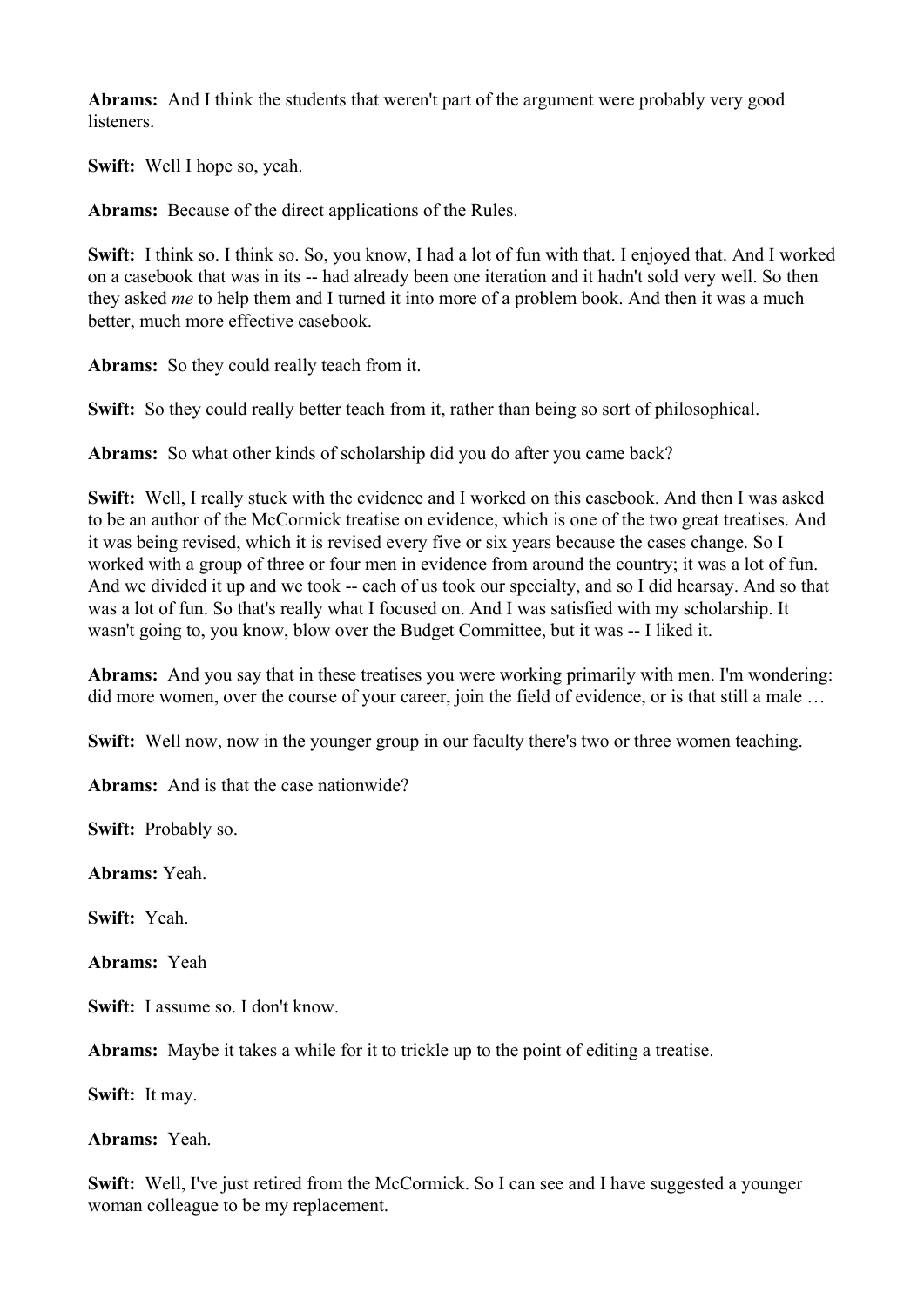**Abrams:** Yeah. I hope that'll happen.

**Swift:** We'll see.

## **Abrams:** Yes.

**Swift:** So then I branched out into kind of trying to put what I *really* believed in -- which is clinical education -- as not the *main* thing that people do in law school, but that is really such a wonderful learning tool. So Steve Sugarman asked me to teach a companion class to the clinical class that students working at the East Bay Community Law Center [EBCLC] were taking. And that the key point in successful clinical education is to have a companion class where they're studying the tools that they're using, the way in which to relate to clients, particularly clients of color, clients of lower economic status. And how to how to turn their legal knowledge into the ability to work with a client. You can always make your argument in court, but to find out the case, get the facts, you know, analyze it, have the client believe in you, particularly if they're underprivileged person -- that was the issue that we addressed in the East Bay Community Law Center. So I taught that with Steve for two years. And then the people running the Law Center said, "Well, we don't think we need you guys anymore. We want to run the class ourselves." And I said "Well, OK, but I'm going to stay with it for two more years and make sure everything is going." So Steve stopped. I continued, and --

**Abrams:** He partnered with somebody from EBCL?

**Swift:** Yes. Yes. Yes. So the director and one of the staff attorneys. So there were three of us teaching. So that was just fabulous; I loved that. And of course, I got to know the people in our law center and worked very, very well with them, I think. And then because EBCLC was so effective and popular, Herma Kay, the dean, then asked me to chair the committee which would explore having in-house clinics at the law school. EBCLC was out in the community because it was a community center. But all over legal academia, schools were beginning to really explore this type of legal education -- clinical education.

And so I chaired the committee because Dean Kay appointed me, and we proposed the first clinic, which I believe was the International Human Rights Clinic, because we had kind of a group of people in the building doing that already. And the faculty voted for this proposal of how to start a clinic, how to give credit for the clinic, you know, who to ask to lead the clinic. The whole package was a -- was part of our committee report. And over the years, we now have three very vibrant in-house clinics: Death Penalty Clinic; Law, Technology and Public Policy, and then the International Human Rights. So -- and those clinical faculty are as close to being full-blown, you know, members of the faculty, than I ever imagined would happen. They do write, you know, and they do -- they're *more* engaged in teaching perhaps than the regular faculty. But they come to all the committee meetings and all the faculty meetings. And, you know, there's a few little distinctions. But basically, I think they're pretty comfortable within the faculty.

Abrams: And was that something that you -- you said that they had sort of succeeded and become integrated beyond what you had anticipated. But did you have the goal of creating a kind of a clinical position that could -- where the occupants could enjoy greater parity?

**Swift:** That was *their* goal.

**Abrams:** That was their goal!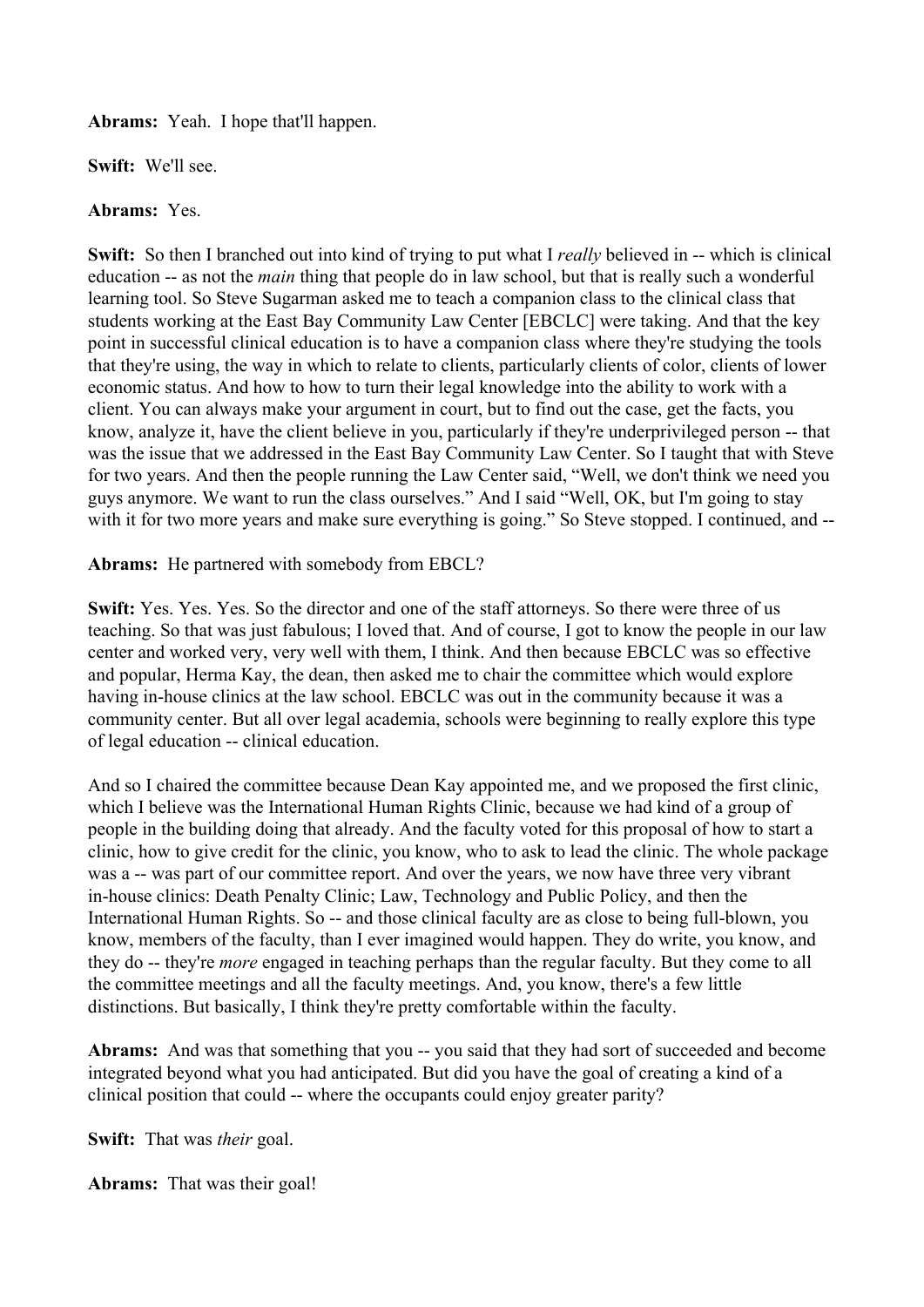### **Swift:** *They* taught me.

**Abrams**: Oh, that's so interesting.

**Swift:** That it was not really what they wanted to be fully second-class citizens. They wanted to be, you know, 90-percent citizens.

## **Abrams:** Yeah.

**Swift:** So they don't have everything, but -- no, absolutely. *They* were very committed to, you know, increasing their role within the school. So that was -- that wasn't me; that was them.

**Abrams:** And so at some point -- and I think it was shortly before I arrived in 2001-- the school had appointed a kind of director of the whole clinical enterprise, somebody that was brought in from another school. How did -- were you a part of creating that position and thinking about how that person would lead a group of clinics?

**Swift:** Well, I'm sure I was; I don't really remember. So Chuck came and *was* a regular faculty member given the task of running the clinic. And I think there was a little friction there, because the clinical people felt, "We don't need Chuck," you know. But he was a bridge. And it satisfied the people on the faculty who weren't fully, you know, prepared to embrace clinics like that. And then at some point he withdrew and does his own thing.

## **Abrams:** Yes! Right.

**Swift:** And he's a faculty member. And I think they were much happier. So our clinical faculty sort of rotate, now, the running, they're running the clinic. Right, right. So that was a very -- that was a very interesting turn --

#### **Abrams**: Yes.

**Swift:** -- when they became really independent. So one more thing that happened that I think is quite important is when the California Legislature and the California Supreme Court basically abolished the ability to admit students to law school, or really any educational institution, on the grounds of race. And that race could not -- so that was SP1 and the Proposition 209. So this decimated the -- not necessarily the *admission* of people of color, but they didn't come, and they didn't come probably all over California. We had *one* student in 1998, a student of color, and no prospect in sight that we could really turn this around. So it's pretty scary. A lot -- were you here in '98?

**Abrams:** No, I came in 2001.

**Swift:** So a lot of student demonstrations, marches in the hall. You know, really very highly, highly tense political situation.

**Abrams:** I knew our colleague Angela Harris at that time --

**Swift:** Yes.

**Abrams:** -- through feminist circles. And I remember her saying that it was *not* easy for her to get up in the morning and find purpose in her life --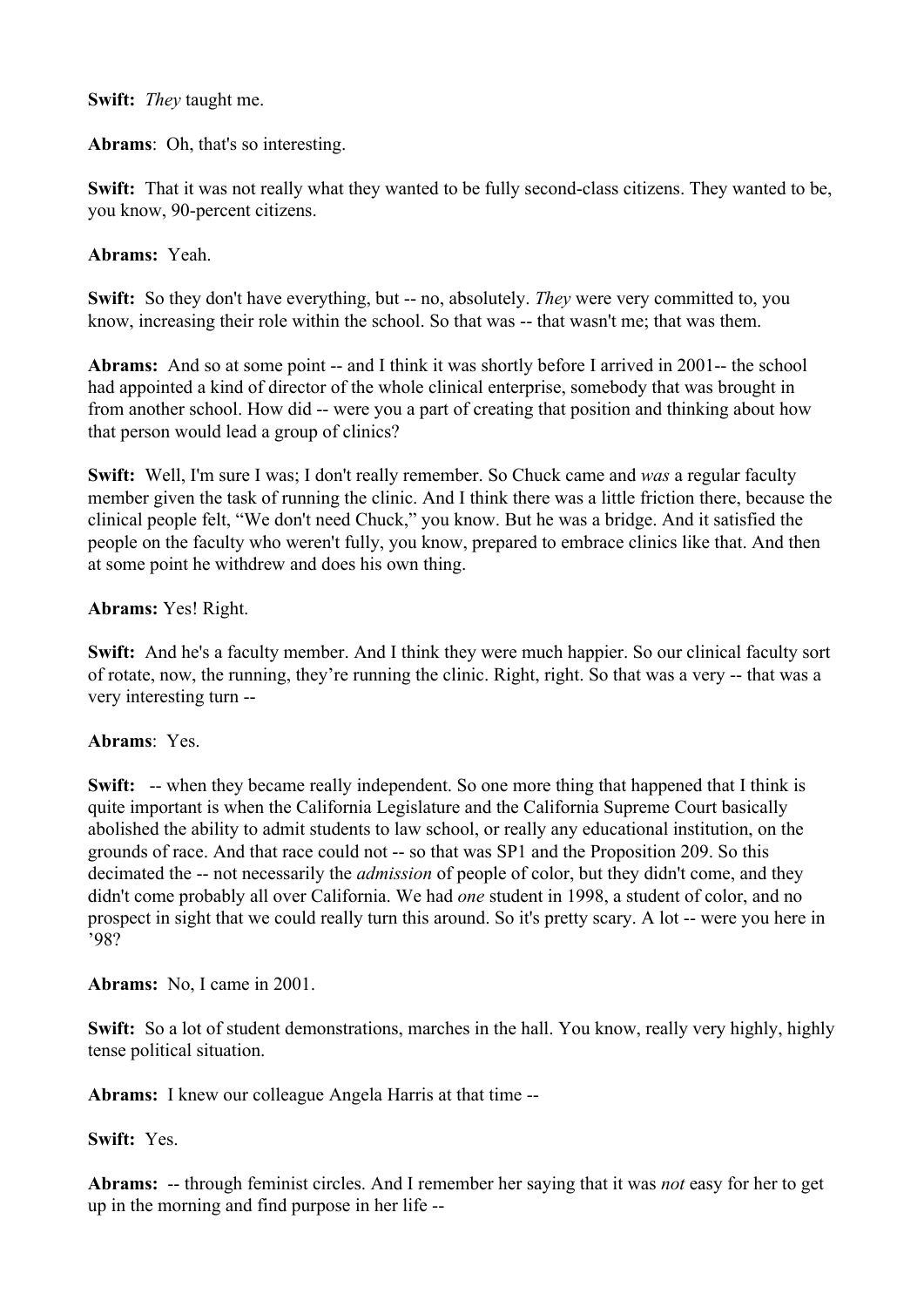#### **Swift:** No.

**Abrams:** -- during that period.

**Swift:** No, it was terrible for her. And Rachel Moran -- the three of us bonded together and we had talked previously. But this really put a fire under us to create a center for social justice. And it would be a center at which the person in charge would develop programs for the students who wanted to work on social justice -- whether white or African-American or Hispanic, it didn't matter. But we thought that that center would be a beacon, in a sense, for students to think about our law school as a place in which they could thrive. And so Angela, Rachel and I worked on a plan for it. I think I was associate dean at that point under Herma. And we went to Herma, and we said, "Well, we need 50,000 dollars to start this center." So she and the three of us went to lunch at the Women's Faculty Club with a very wonderful donor who had given 50,000 dollars to start a kind of a crummy constitutional-law research project. And no one had ever picked it up; no one had ever started it; no one wanted to do it. Blah, blah, blah. So Herma said, "Well, would you consider shifting your 50,000 gift to start this center?" And he said, "Absolutely." So that was great. So we really got going in 1999.

**Abrams:** So Eleanor, you mentioned in the course of your last question that you were serving as associate dean under Herma. And I think about that and I kind of marvel. I was associate dean for a while and that job is not for the faint hearted; it is a very demanding job. And I think about how it must have felt as somebody who had had to bring an action against the university to get tenure -- to then be associate dean. How did you think about taking on that responsibility?

**Swift:** Well, it was several years later. Herma was not -- well Herma was appointed dean, I think, in 1992. And my husband, Robert Cole, served as her associate dean. In fact, he led this movement for the solution to the admissions process. And he wrote the Cole Report, with help of some other faculty, of how to change our whole approach to admissions in order to really sell the school, be more aggressive in the admissions, but also show our values. So he really changed the whole face of -- in addition to some of the things that happened in the school, his work on admissions really changed, and turned the situation around.

**Abrams:** I think that's still true. I mean, we're still known for having a different kind of admissions process --

**Swift:** Yes. I think so. Yeah, that's great.

**Abrams:** And it's been incredibly effective at increasing the numbers of students of color.

**Swift:** Yes. Well, yeah, that's great. So, well, I think that Herma, you know, she's a very canny person, and I think she picked me because she knew I would do the job and really devote myself to it. And by that time the really negative faculty, who had been so hard on Marj and me -- you know, that's almost 15 years later. And many of them had passed away; the worst ones had. So -- and she asked Bob, and he was kind of a lone wolf, too. But he did this terrific job for her as associate dean. And then she asked me. So why she did? I don't know. But I had a good time working on working on this center for her.

**Abrams:** I remember when I became associate dean, you had the best organized binder of things that you presented me with.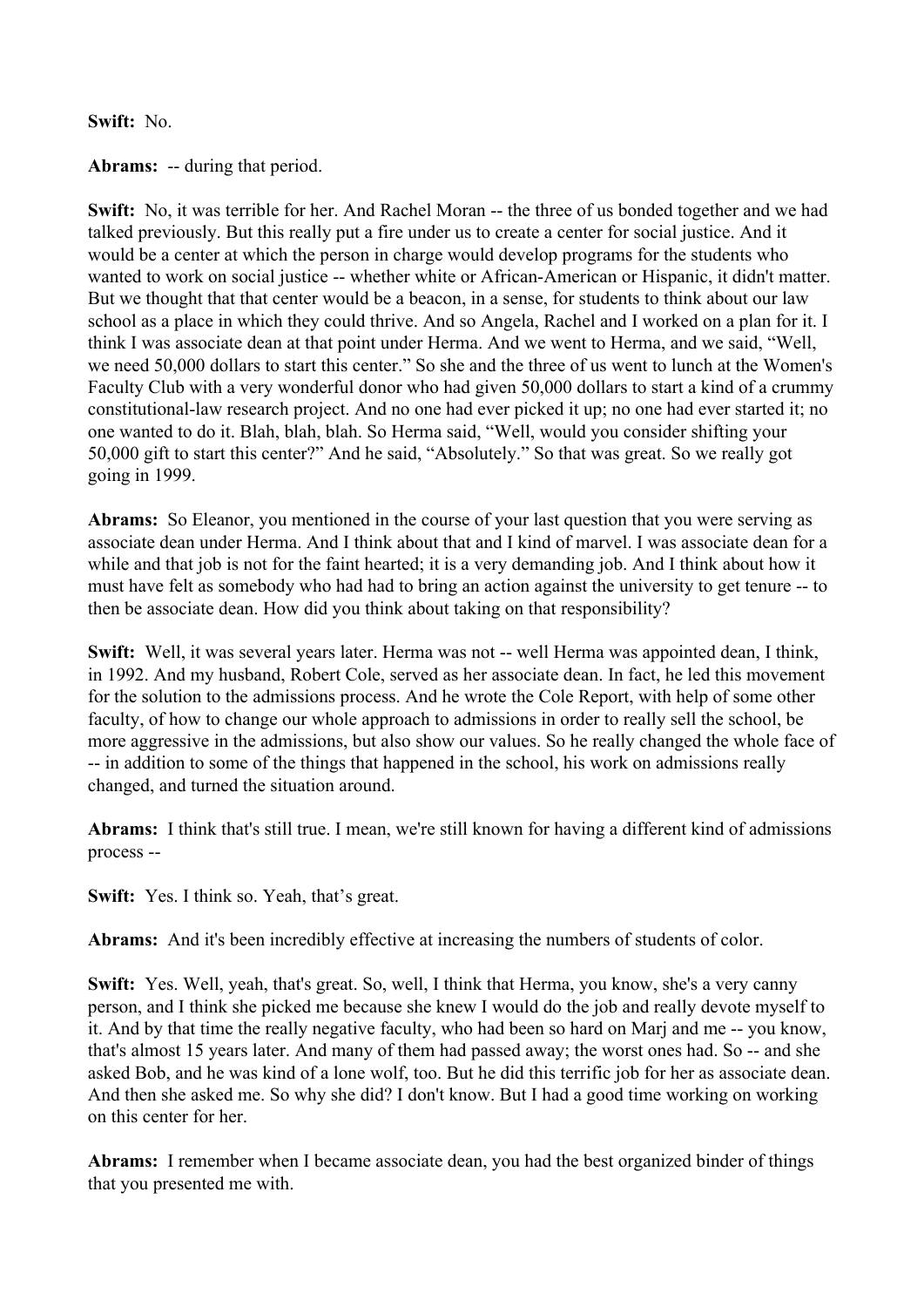## **Swift:** How great!

**Abrams:** Yeah. And I -- it's actually really funny. I learned so much from it, because I had started being associate dean 18 months after I arrived in the institution. So I had no idea where the bodies were buried. And that helped me figure it out.

**Swift:** Yeah.

**Abrams:** And I did the same thing for my successor, who is a man, who never even opened it.

**Swift:** Oh, my God!

**Abrams:** You know, like he wasn't that interested. But *I* was interested and I learned greatly from that.

**Swift:** Well, that's such a lesson.

**Abrams:** Yeah, yeah. So can you tell me about any other service to the law school that was important to you during your -- Wow, ou retired in 2014, is that right?

**Swift:** I think so, yeah. Well you know, it's what every faculty member does -- but I was the advisor to the *California Law Review* for 10 years; I had a lot of fun with them. I served on an Association of American Law Schools (AALS) committee, to establish two conferences in evidence. And then I was elected to give the graduation speech to the graduating students four times. So ...

**Abrams:** That's got to be some kind of record.

**Swift:** I was popular.

**Abrams:** Yes.

**Swift:** Yeah. So then I decided that it was time for me to do something else. And then in early, I think about 2010, I was persuaded to run for president of the Women's Faculty Club, and I did that. And I was elected and nominated to be the president, and I have just loved it. I've really -- it's another kind of way in which my interest in organization and my interest in committees, I was student-council president in high school, so now I'm the president of this board. I get them together; we meet, we have an agenda, we talk, etc. So ...

**Abrams:** And you've made a lot of changes.

**Swift:** We've made a lot of changes

**Abrams:** Can you talk about some of that?

**Swift:** Well, the main one is we started this fundraising campaign, because the club (which, as you know, is open to all faculty at Berkeley, even though it's called the Women's Faculty Club) really is 100 -- the building is 100 years old. And so we need funds to really keep it up and restore it. So we entered into the first major fundraising effort about -- I think we started about five years ago. And we've done very well. We set our goal as a million. And we're not quite there, but we have a few more months in 2019. And it's just been great for me. We have men on the board and women on the